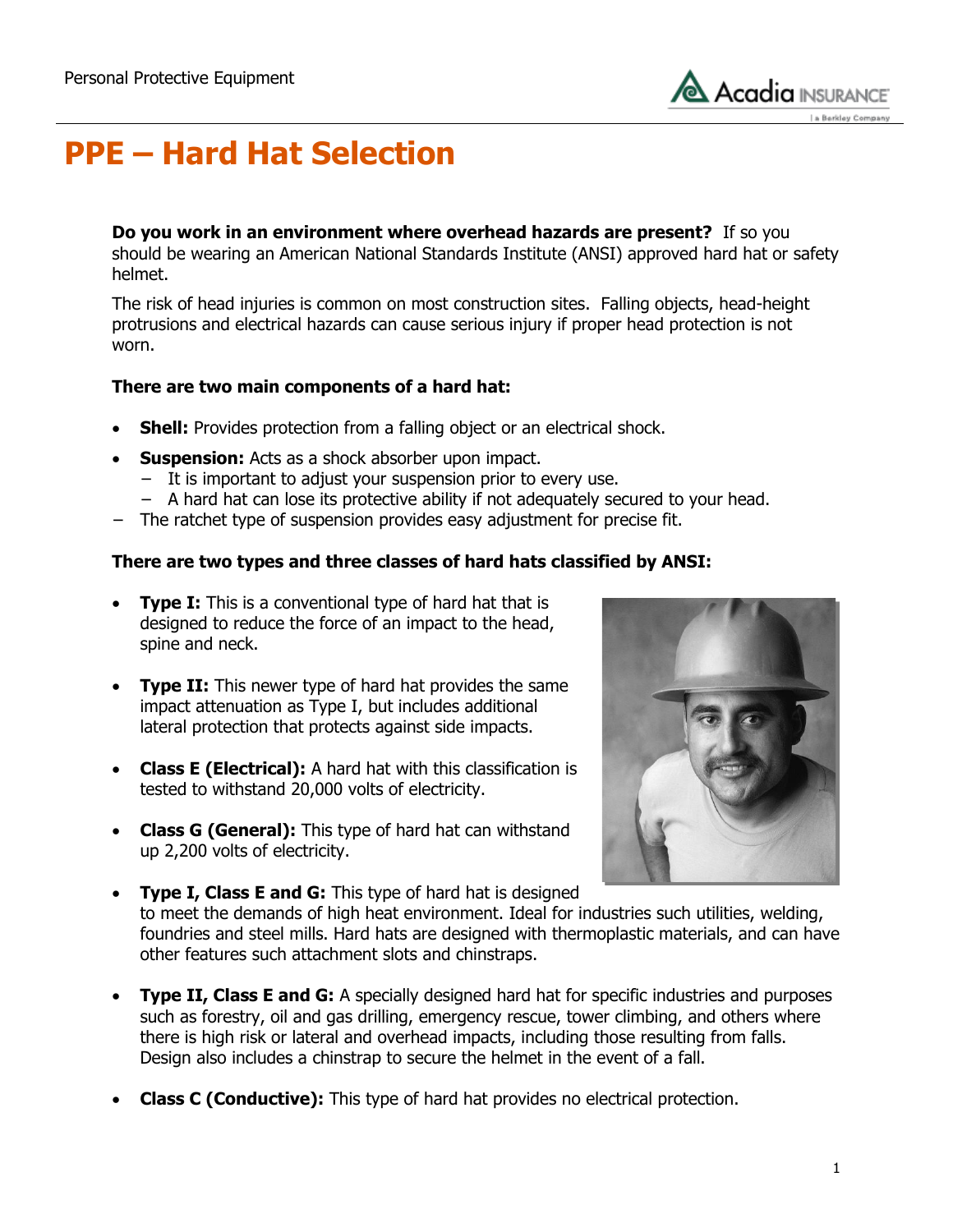

## **PPE – Hard Hat Selection**

### **Potential hazards on the jobsite must be considered prior to selection:**

- **Overhead protection:** Type I should be sufficient.
- **Side protection:** Type II hard hat is needed.
- **Electrical hazards:** Hard hats should be rated Class E or G depending on voltage.
- **Specialty hard hats:** If falls are possible.
- **Additional features:** Some hard hats have full brims for weather protection or chin straps to keep the hard hat secure when working in awkward positions. It all depends on your needs!

### **How can I properly inspect my hard hat?**

- **Inspect the shell:**
	- Run your hands over the shell and inspect for any cracks, dents, gouges or other forms of degradation that may compromise the hard hat's protective integrity.
	- Hard hats with excessive wear or damage must be removed from service.
	- Ultraviolent light and high temperatures can also cause degradation to a hard hat.
	- If you work outside or in extreme temperature, increase the frequency of your inspections.
	- Replace the hard hat if plastic becomes brittle, faded or can no longer flex under normal pressure.
	- $-$  The shell should be able to compress approximately 1" if pressed together with two hands.

#### **Inspect the suspension:**

- $-$  Check for cracks and frays in the strap.
- Inspect the headband for damaged material and clips for broken plastic.
- Suspensions can be purchased independently from the shell and should be replaced immediately if damaged.
- There is no mandated inspection schedule for hard hats but they should be thoroughly inspected prior to every use.

### **Can I put stickers on my hard hat?**

There is no law against it. However, stickers should not be placed in areas that impede proper inspections. Refrain from putting stickers in areas that are likely to crack, such as around the brim of the hat. Check for cracks and degradation by inspecting the inside of the hard hat if you choose to cover the outside with stickers.

There are many types of hard hats that provide a variety of protection. It is important to work with your supplier and safety manager to select the appropriate hard hat for the type of work being performed.